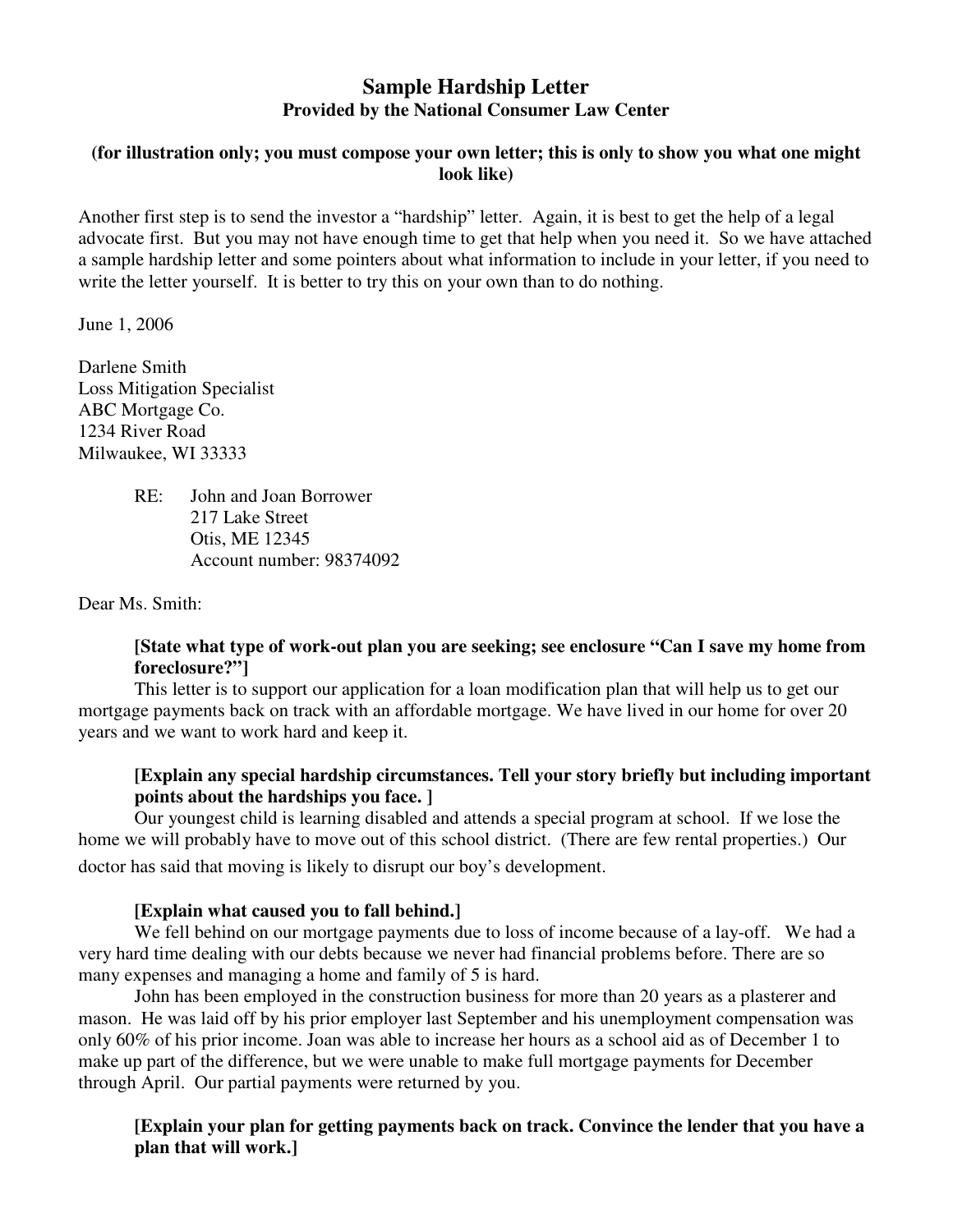We will be able to start making full payments again soon. John got part time work as of April 15, and this job can expand to full time as of July 1. He will be paid less than his prior job, but with Joan's increase in hours our income will be approximately 90% of what it was before the lay-off.

 One other good thing is that John's new job is indoor work, which will be steady, and his new employer is a construction company that has been in business for 35 years. Unlike some of John's past jobs, he is not going to be laid off for the winter. John is a good worker and we know he will stick with this job.

#### **[Explain what money you have set aside, if you do.]**

We had saved about \$2,700 toward the mortgage as of March 1. This is the money you had returned to us. We had hoped to use this money as part of a plan to get caught up on our payments. However, we discovered last month that our 1196 Nissan Maxima could no longer be fixed. Since John's new job is in Bangor, he needs a car and we have spent about \$2,000 of the money we had saved as a down payment for a used (2000) Ford truck. We still have the other \$700 and we expect to put aside \$800 (the amount of our regular payment) each month starting August 1.

#### **[Attach evidence of your budget (income and expenses) to support your plan. Specify what type of payment schedule you think you can keep.]**

Our financial information is enclosed with this letter. If we can have a loan modification that involves payments of no more than \$800 per month, we know we can make it. You will see that we have minimized all our expenses and it is most important to us to keep this home. Please put yourself in our position and try to help. We thank you very much for any effort you can make.

### **[If you expect to be working with an advocate, include his name and contact information; otherwise, include your contact information.]**

Please contact our foreclosure prevention counselor, Jane Dean, at (phone number) to discuss this further.

Sincerely,

John Borrower

Jane Borrower